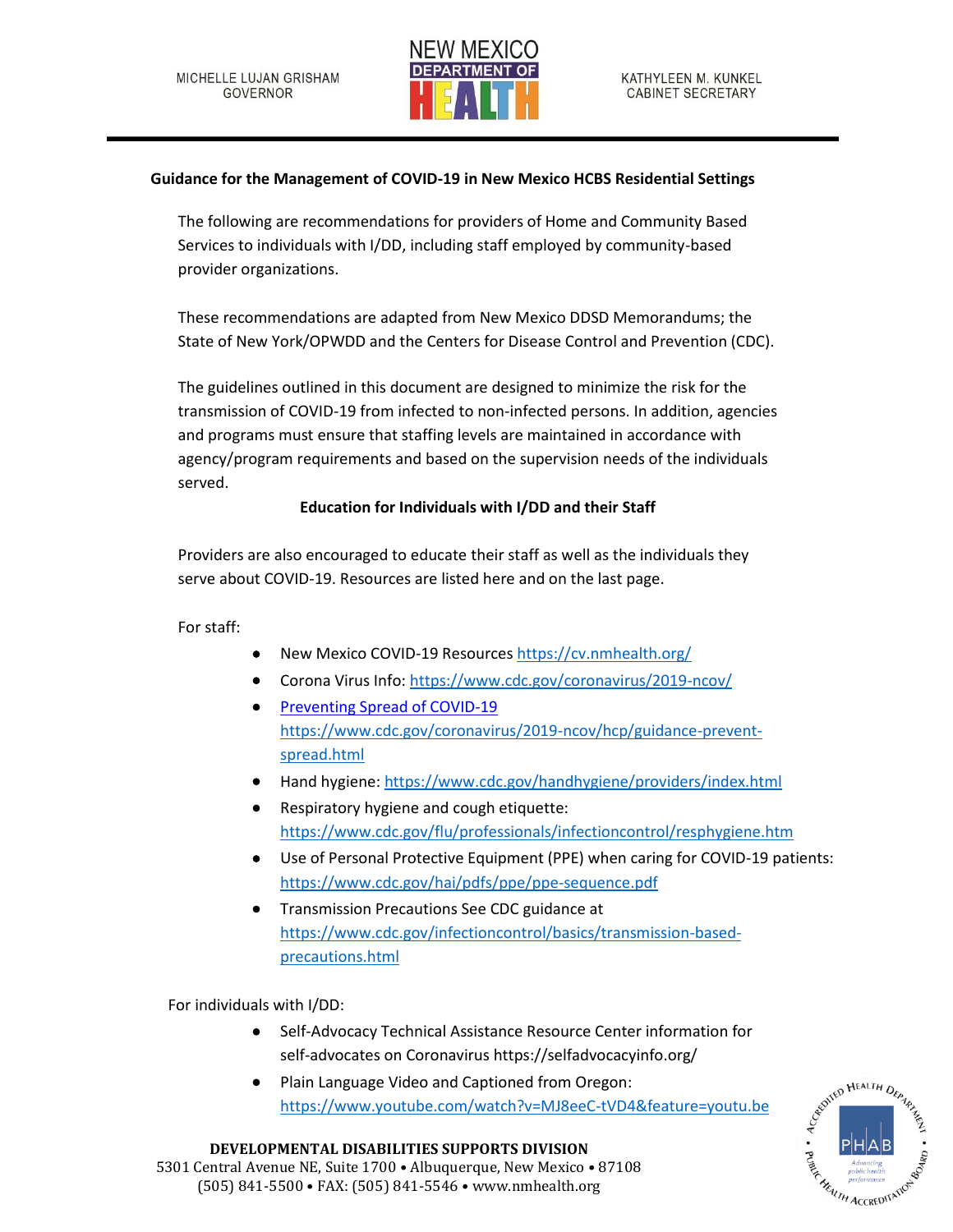#### **Visitors are not permitted**

Limiting visitors minimizes exposing persons with IDD to the virus that causes COVID-19. Agencies must support telehealth, phone or video interactions for clinical visits and trainings. These methods can also be used to offer socialization and visits with family and friends.

## **Staff Assignments and Monitoring Staff Health**

- 1. Staff assignments into or out of residences that serve individuals who have a confirmed diagnosis of COVID-19 should be limited by maintaining similar daily staff assignments to the extent possible.
- 2. Staff assignments into or out of sites that serve individuals who have a confirmed exposure to a person diagnosed with COVID-19 should also be limited to the greatest extent possible.
- 3. Assignment of staff who support individuals with a confirmed exposure but who are asymptomatic (i.e. that staff has not had any *direct* contact with a person with confirmed or suspected COVID-19), is permissible.
- 4. In the above example, if the individual with a confirmed exposure begins to show signs and symptoms consistent with COVID-19 (fever over 100.4, cough or shortness of breath), those exposed staff should not be reassigned to other sites and should be tested.
- 5. Any staff member showing symptoms consistent with COVID-19 should be directed to stay home and seek testing. If the symptoms emerge while at work (fever over 100.4, cough or shortness of breath), they should be sent home and should be tested or seen immediately. Follow CDC guidelines for criteria related to returning to work.
- 6. Call the **NM Coronavirus Hotline at 1-855-600-3453** at any time for individuals or staff who are displaying signs of COVID-19.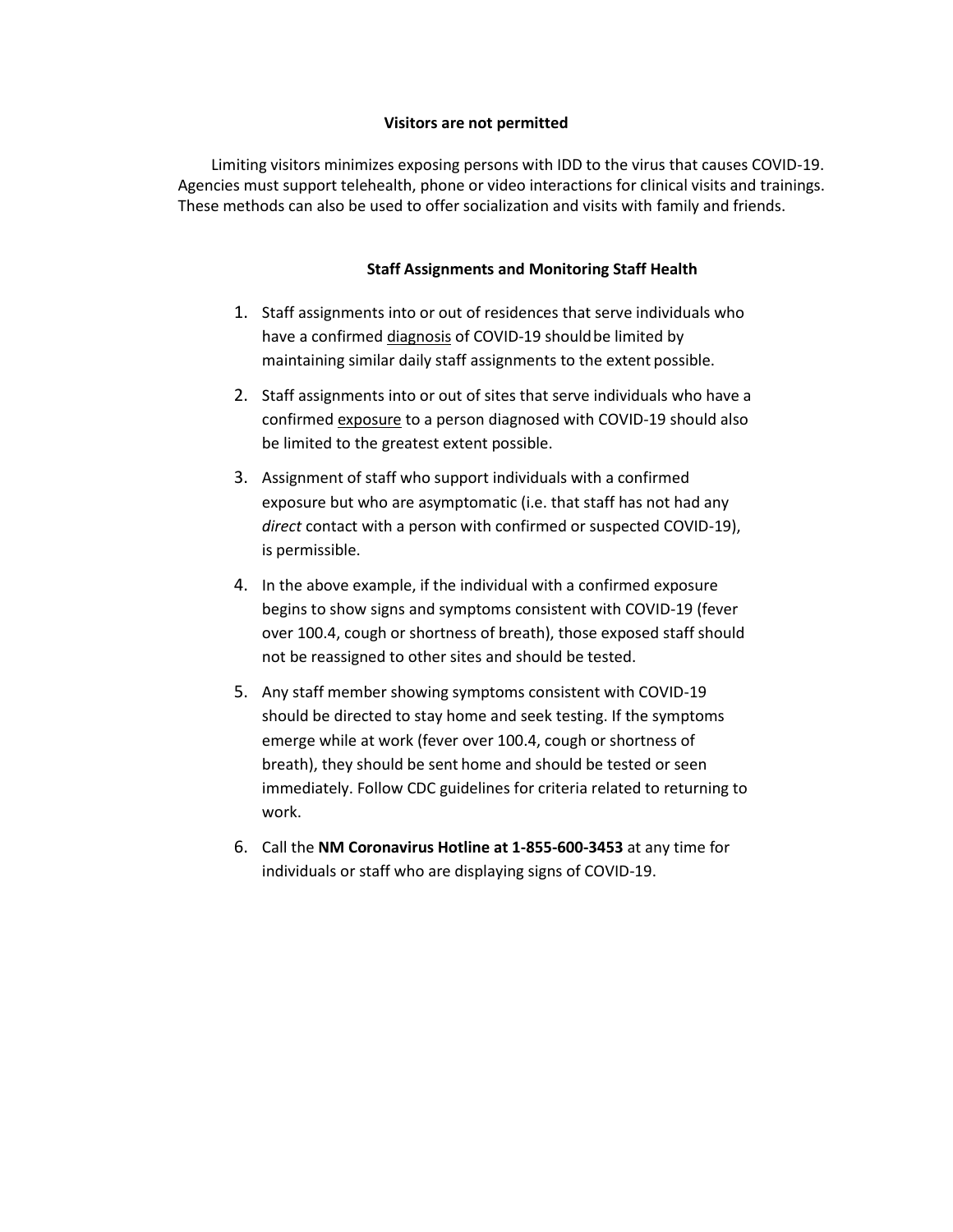# **Guidance for Staff When There Are Suspected or Confirmed Cases of COVID-19 in Any HCBS Residential Facility**

The following steps are recommended when any individual living in an HCBS residential facility is identified as having a suspected or confirmed case of COVID-19:

- 1. Assure that people who are sick or with suspected COVID\_19 stay in their rooms as much as possible. Avoid group activities and communal dining. Offer activities for individuals in their rooms to the extent possible, such as video calls.
- 2. Keep individuals with suspected or confirmed COVID-19 with dedicated health care and direct care providers. Minimize the number of staff entering individuals' rooms. Do not float staff between individuals to the extent possible.
- 3. Staff are required to monitor all individuals. At least once per shift, a symptom check on the persons status including symptoms, heart rate, respiratory rate and temperature check must be performed. The temperature information must be entered in Vitals Signs in the Health Tracker module in Therap. This will allow Provider Agency Nurses to monitor this crucial information remotely.
- 4. Notify the agency nurse of all changes as soon as possible. If the individual has a medical emergency (temperature over 100.4, coughing, shortness of breath, blue-ish color to the lips or fingernails): Call 911, notify the dispatch personnel that the individual is being evaluated for COVID-19. Complete the GER for COVID Reporting.
- 5. Other individuals living in the home should stay in another room or be separated from the sick individual as much as possible. Other individuals living in the home should use a separate bedroom and bathroom, if available. Throughly clean the home wiping down all surfaces a cleaning agents.
- 6. Perform "hand hygiene" frequently. Everyone should wash hands often with soap and water for at least 20 seconds. Washing with soap and water is preferred when hands are visibly dirty. When a sink is not available, use an alcohol-based hand sanitizer that contains 60 to 95% alcohol, covering all surfaces of your hands and rubbing them together until they feel dry. Hand Sanitizer may not be available so wash with soap and water often.
- 7. Avoid touching your eyes, nose, and mouth with unwashed hands.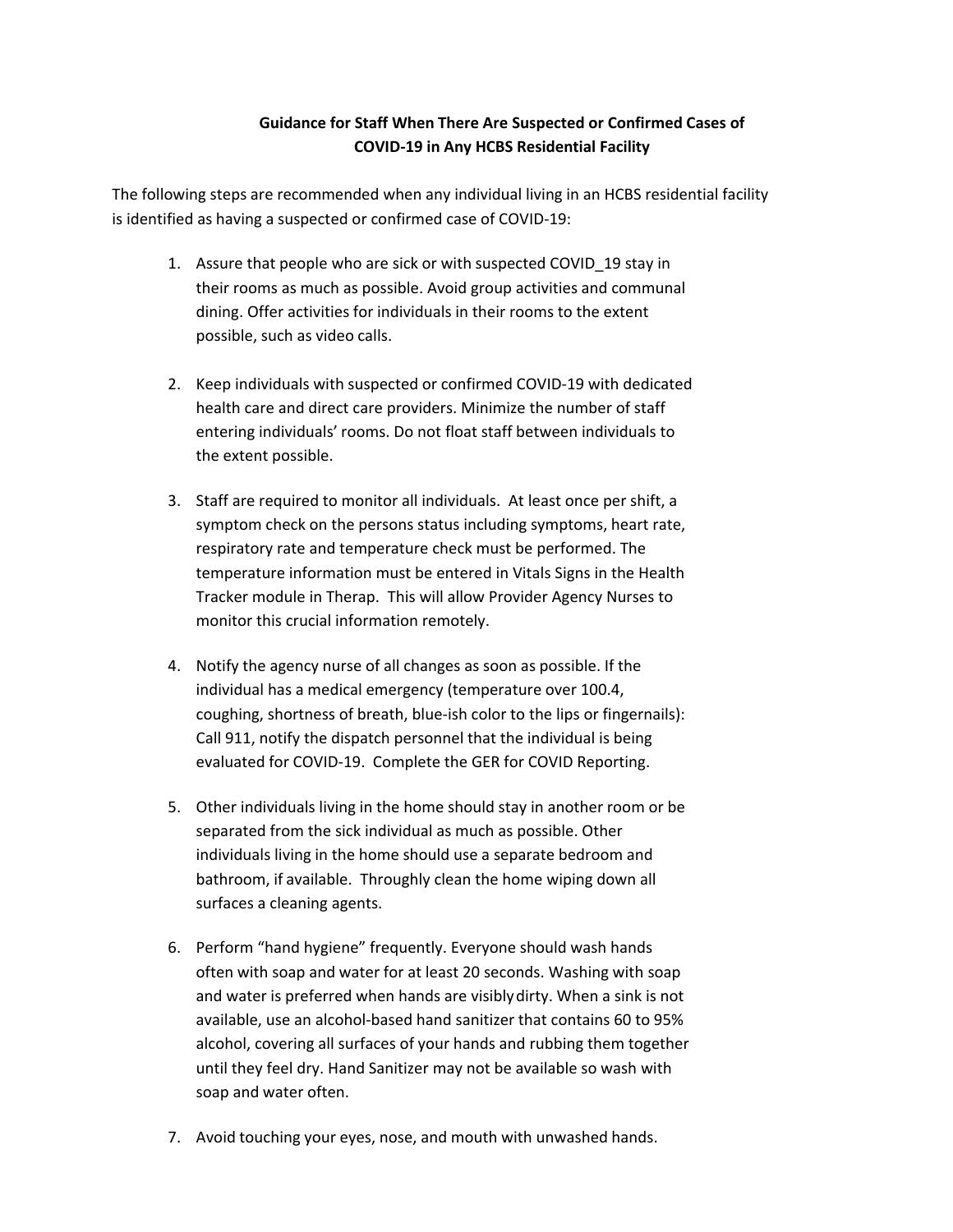- 7. Avoid sharing household items with the individual. Individuals should not share dishes, drinking glasses, cups, eating utensils, towels, bedding, or other items. After the individual uses these items, wash them thoroughly.
- 8. Clean all "high-touch" surfaces, such as counters, tabletops, doorknobs,bathroom fixtures, toilets, phones, keyboards, tablets, and bedside tables, every day. Also, clean any surfaces that may have blood, stool, or body fluids on them.
- 9. Use a household cleaning spray according to the label instructions. Labels contain instructions for safe and effective use of the cleaning product including precautions you should take when applying the product, such as wearing gloves and making sure you have good ventilation during use of the product.
- 10. Individuals should not handle pets or other animals while sick.
- 11. Make sure that shared spaces in the home have good air flow, such as by an air conditioner or an opened window, weather permitting.
- 12. The sick individual should wear a facemask if possible when around other people. If the individual is not able to wear a facemask (for example, it is not available or because it causes trouble breathing or they get really upset), staff should wear a mask when in the same room as that individual.
- 13. If possible, staff should wear a disposable facemask and gloves when they touch or have contact with the individual's blood, stool, or body fluids, such as saliva, sputum, nasal mucus, vomit, urine.
	- a. Throw out disposable facemasks and gloves after using them. Do notreuse.
	- b. When removing personal protective equipment, first remove and dispose of gloves. Then, immediately clean your hands with soap and water or alcoholbased hand sanitizer. Next, remove and dispose of facemask, and immediately clean your hands again with soap and water or alcohol-based hand sanitizer.
	- c. There are shortages of Personal Protective Equipment. If medical masks or gowns are not available, cloth masks, aprons or other clothing protectors may need to be used and washed as soon as possible.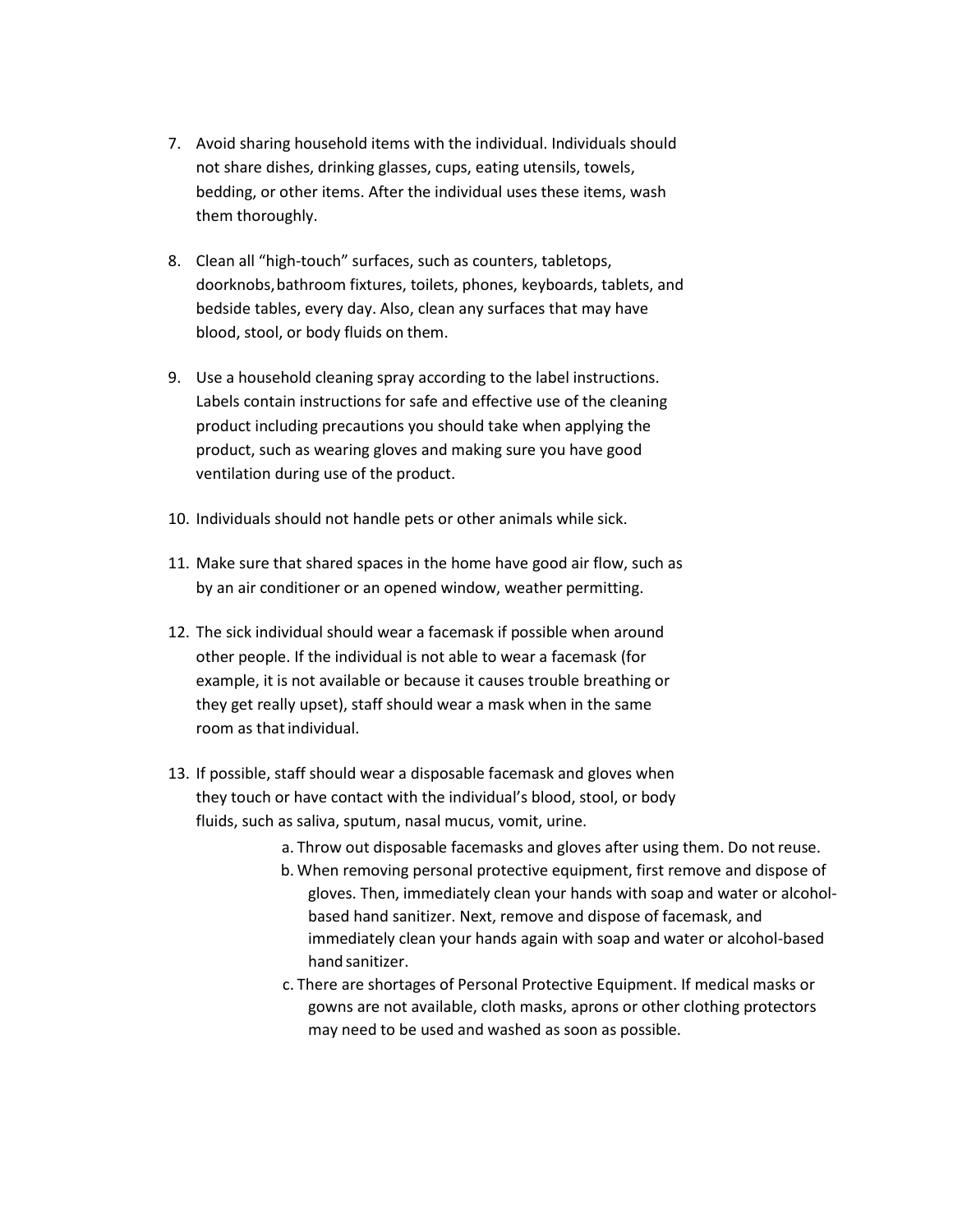- 14. Wash laundry thoroughly.
	- a. Immediately remove and wash clothes or bedding that have blood, stool, orbody fluids on them.
	- b. Staff should wear disposable gloves while handling soiled items and keep soiled items away from your body. Clean your hands (with soap and water or an alcohol- based hand sanitizer) immediately after removing your gloves.
	- c. Read and follow directions on labels of laundry or clothing items and detergent. In general, using a normal laundry detergent, wash and dry clothing thoroughly using the warmest temperatures recommendedon the clothing label.
- 15. Place all used disposable gloves, facemasks, and other contaminated items in a lined container before disposing of them with other household waste. Clean your hands (with soap and water or an alcohol-based hand sanitizer) immediately after handling these items. Soap and water should be used preferentially if hands are visibly dirty.
- 16. Discuss any additional questions with your supervisor or assigned nursing staff, or contact the state health department or healthcare provider, as needed.